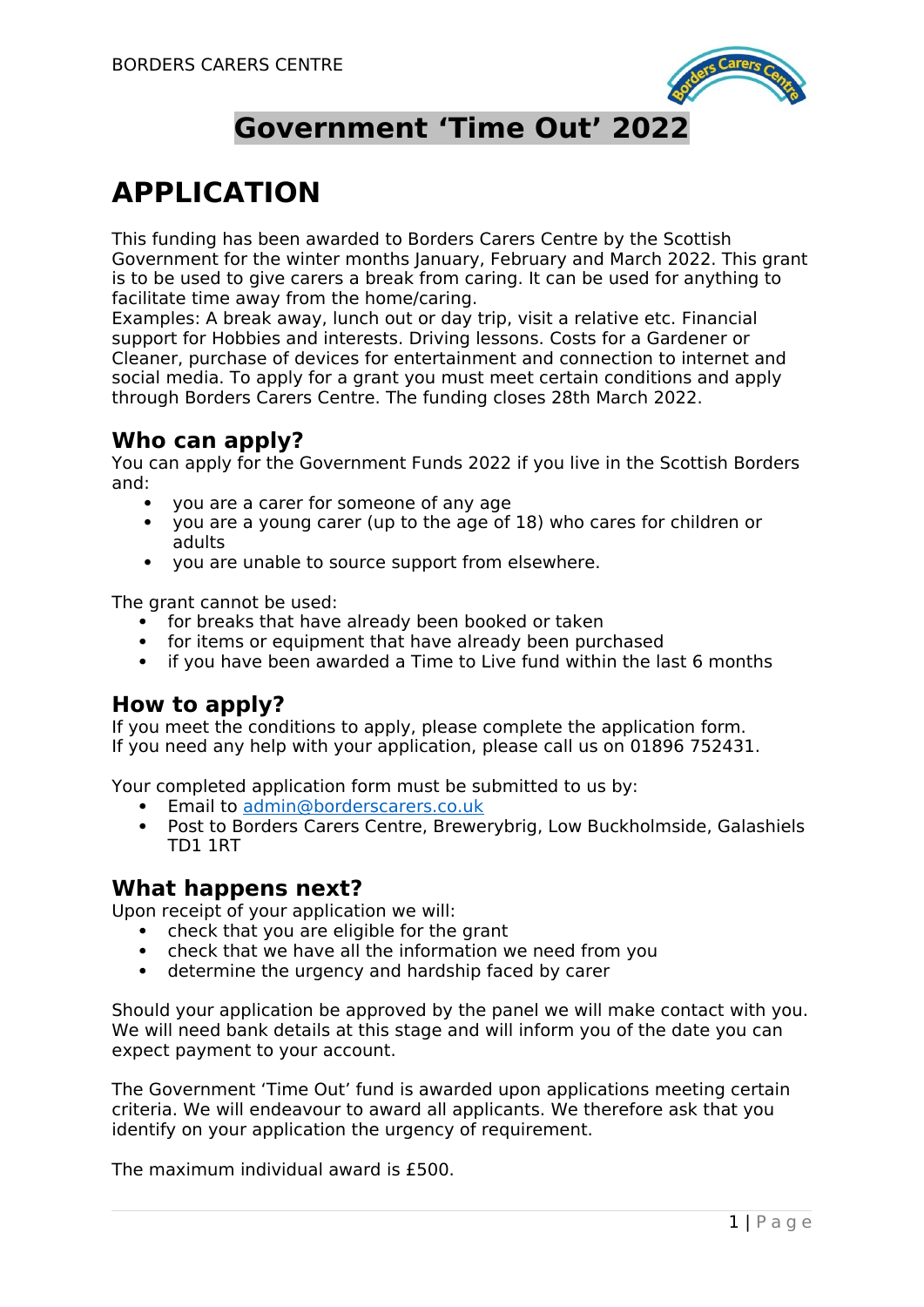

The panel's decision is final.

| $\mathbf{1}$                                     | Information about you, the carer                                            |                     |           |  |  |
|--------------------------------------------------|-----------------------------------------------------------------------------|---------------------|-----------|--|--|
| <b>Name</b>                                      |                                                                             | <b>Date</b>         |           |  |  |
| In full                                          |                                                                             | <b>of</b>           |           |  |  |
|                                                  |                                                                             | <b>Birth</b>        |           |  |  |
| <b>Address</b>                                   |                                                                             |                     |           |  |  |
|                                                  |                                                                             |                     |           |  |  |
| Including                                        |                                                                             |                     |           |  |  |
| postcode                                         |                                                                             |                     |           |  |  |
| <b>Telephone</b>                                 |                                                                             | <b>Mobile</b>       |           |  |  |
| contacts                                         |                                                                             | <b>No</b>           |           |  |  |
|                                                  | Please tick one of the following options                                    |                     |           |  |  |
| I am a Parent Carer                              |                                                                             |                     |           |  |  |
| I am a carer for someone aged 21-64              |                                                                             |                     |           |  |  |
| I am a carer for an older person aged 65 or over |                                                                             |                     |           |  |  |
|                                                  | I am a young carer (up to age 18) who cares for children or                 |                     |           |  |  |
| adults                                           |                                                                             |                     |           |  |  |
|                                                  | Please tell us about your caring role and how it affects your life?         |                     |           |  |  |
|                                                  |                                                                             |                     |           |  |  |
|                                                  |                                                                             |                     |           |  |  |
|                                                  |                                                                             |                     |           |  |  |
|                                                  |                                                                             |                     |           |  |  |
|                                                  |                                                                             |                     |           |  |  |
|                                                  |                                                                             |                     |           |  |  |
|                                                  |                                                                             |                     |           |  |  |
|                                                  |                                                                             |                     |           |  |  |
|                                                  |                                                                             |                     |           |  |  |
|                                                  |                                                                             |                     |           |  |  |
| 2 <sup>1</sup>                                   | Information about the person you care for                                   |                     |           |  |  |
|                                                  |                                                                             | <b>YES</b>          | <b>NO</b> |  |  |
|                                                  | Does the person you care for live with you?                                 |                     |           |  |  |
|                                                  | How many hours a week do you care for                                       |                     |           |  |  |
| them?                                            |                                                                             |                     |           |  |  |
|                                                  |                                                                             |                     |           |  |  |
|                                                  | Does the person you care for have any of the following conditions. Tick all |                     |           |  |  |
| that apply                                       |                                                                             |                     |           |  |  |
| Physical disability                              |                                                                             | Learning disability |           |  |  |
|                                                  |                                                                             |                     |           |  |  |
| Sensory impairment                               |                                                                             | Autism              |           |  |  |
|                                                  |                                                                             |                     |           |  |  |
| <b>Mental illness</b>                            |                                                                             | Dementia            |           |  |  |
|                                                  |                                                                             |                     |           |  |  |
| Alcohol / substance                              |                                                                             | Long term illness   |           |  |  |
| addition                                         |                                                                             | disease or          |           |  |  |
|                                                  |                                                                             | condition           |           |  |  |
|                                                  |                                                                             |                     |           |  |  |
| Other condition                                  |                                                                             |                     |           |  |  |
|                                                  |                                                                             |                     |           |  |  |
| $\mathbf{3}$                                     |                                                                             |                     |           |  |  |
|                                                  | <b>Information about your break</b>                                         |                     |           |  |  |
| <b>Grant Required £000</b><br>(maximum £500)     |                                                                             |                     |           |  |  |